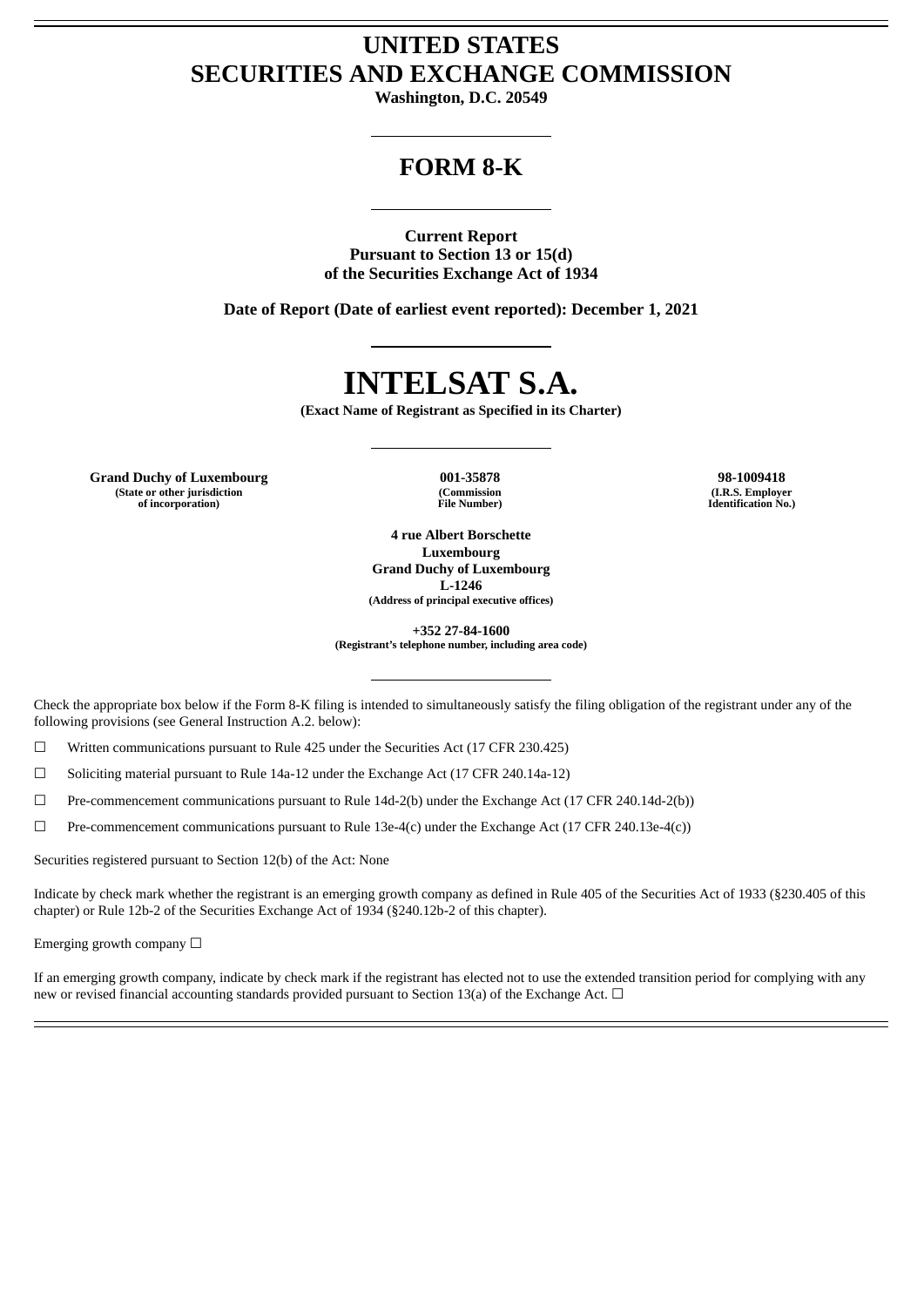#### **ITEM 5.02. DEPARTURE OF DIRECTORS OR CERTAIN OFFICERS; ELECTION OF DIRECTORS; APPOINTMENT OF CERTAIN OFFICERS; COMPENSATORY ARRANGEMENTS OF CERTAIN OFFICERS.**

On December 2, 2021, Intelsat S.A. (the "Company") announced that Samer Halawi has decided to resign from his position as the Company's Chief Commercial Officer. Mr. Halawi will remain in his role through the end of 2021 and will stay on in an advisory role thereafter through the Company's restructuring process in connection with its voluntary cases under Chapter 11 of the United States Bankruptcy Code in the United States Bankruptcy Court for the Eastern District of Virginia (the "Chapter 11 Cases").

In connection with Mr. Halawi's resignation, the Company's subsidiary, Intelsat US LLC ("Intelsat"), entered into a Transition and Separation Letter Agreement with Mr. Halawi on December 1, 2021 (the "Agreement"). Pursuant to the terms of the Agreement, beginning as of the date thereof (the "Transition Date") through December 31, 2021, Mr. Halawi will continue to fulfill his duties and responsibilities as Intelsat's Chief Commercial Officer and will assist Intelsat, as reasonably requested, in transitioning such duties and responsibilities to his successor or such other person(s) designated by Intelsat. Effective January 1, 2022, Mr. Halawi will be placed on paid garden leave until the date on which Intelsat emerges from bankruptcy in accordance with the Second Amended Joint Chapter 11 Plan of Reorganization of Intelsat S.A. and Its Debtor Affiliates (as amended, the "Plan") for the Chapter 11 Cases (the "Emergence Date"), and the Emergence Date will constitute the last day of Mr. Halawi's employment with Intelsat, subject to (i) Intelsat's ability to terminate Mr. Halawi's employment for Cause (as defined in the Employment Agreement, dated January 9, 2018, between Mr. Halawi and Intelsat (as amended, the "Employment Agreement")) and (ii) Mr. Halawi's ability to terminate his employment without Good Reason (as defined in the Employment Agreement), in each case, at an earlier time.

Pursuant to the Agreement, unless Mr. Halawi (i) resigns prior to the Emergence Date or (ii) is terminated for Cause, Mr. Halawi will be entitled to (A) 100% of the payments due to him under the Company's Key Employee Incentive Plan (as previously disclosed), based on actual performance, without any proration, and (B) a lump sum cash severance payment in the amount of \$1,188,000, subject to his execution and non-revocation of a general release of claims and continued compliance with the terms of the Agreement. Except as described above, the Agreement does not materially modify the Employment Agreement.